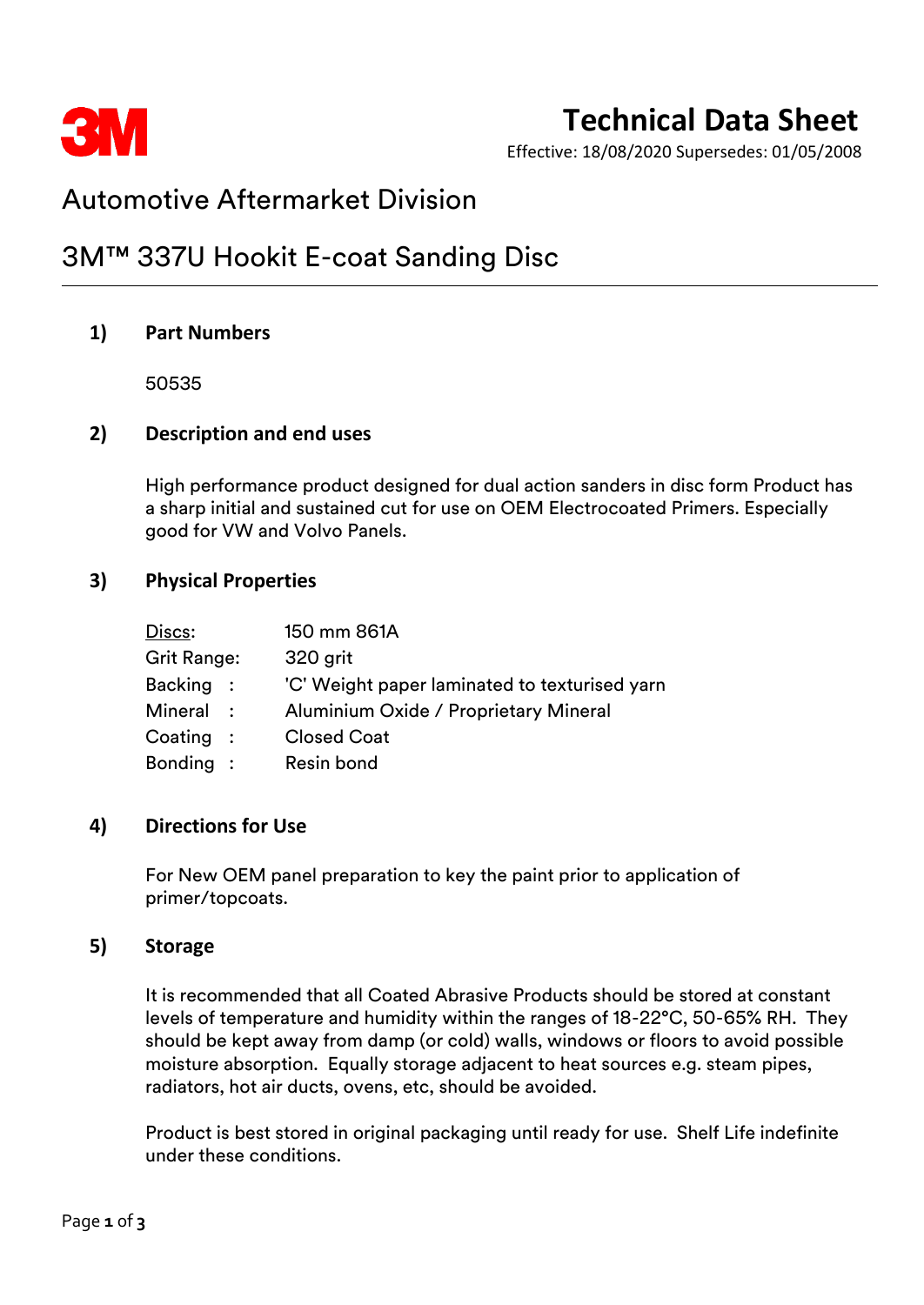

Effective: 18/08/2020 Supersedes: 01/05/2008

# **6) Safety**

Whenever possible, sanding should be carried out in a well-ventilated area and it is strongly recommended that suitable goggles, dust mask and gloves are worn.

Discs should be used only on machines with a suitable support pad designed for the purpose and maintained in good condition at all times.

The abrasive discs should extend symmetrically to no more than 2 mm beyond the outer rim of the support pad.

Damaged or misshapen abrasive discs or support pads should not be used.

Discs and pads should not be modified in any way. They should be used only in their original size and shape, as supplied.

It is recommended that discs be used only on support pads that are clearly marked with maximum permitted running speed. The speed stated should not be exceeded.

Machines should be operated with the disc making the shallowest angle possible with the work piece.

Care should be taken to ensure that discs without a centre hole are mounted centrally on the support pad.

With self-adhesive discs care should be taken to ensure that neither the adhesive nor the support pad faces are contaminated by dust or other extraneous matter prior to mounting. Should it be stated, the manufacturer's "shelf life" should not be exceeded.

When used in conjunction with self-adhesive discs, pneumatic machines should be started firmly held and with the disc in light contact with the work area.

When not in use disc sanding machine should be placed in a stand designed for the purpose or, alternatively, positioned on their backs. They must not be placed with the disc or pad face in contact with the floor or workbench.

# **3M™ 337U Hookit E-coat Sanding Disc is designed FOR PROFESSIONAL INDUSTRIAL USE ONLY.**